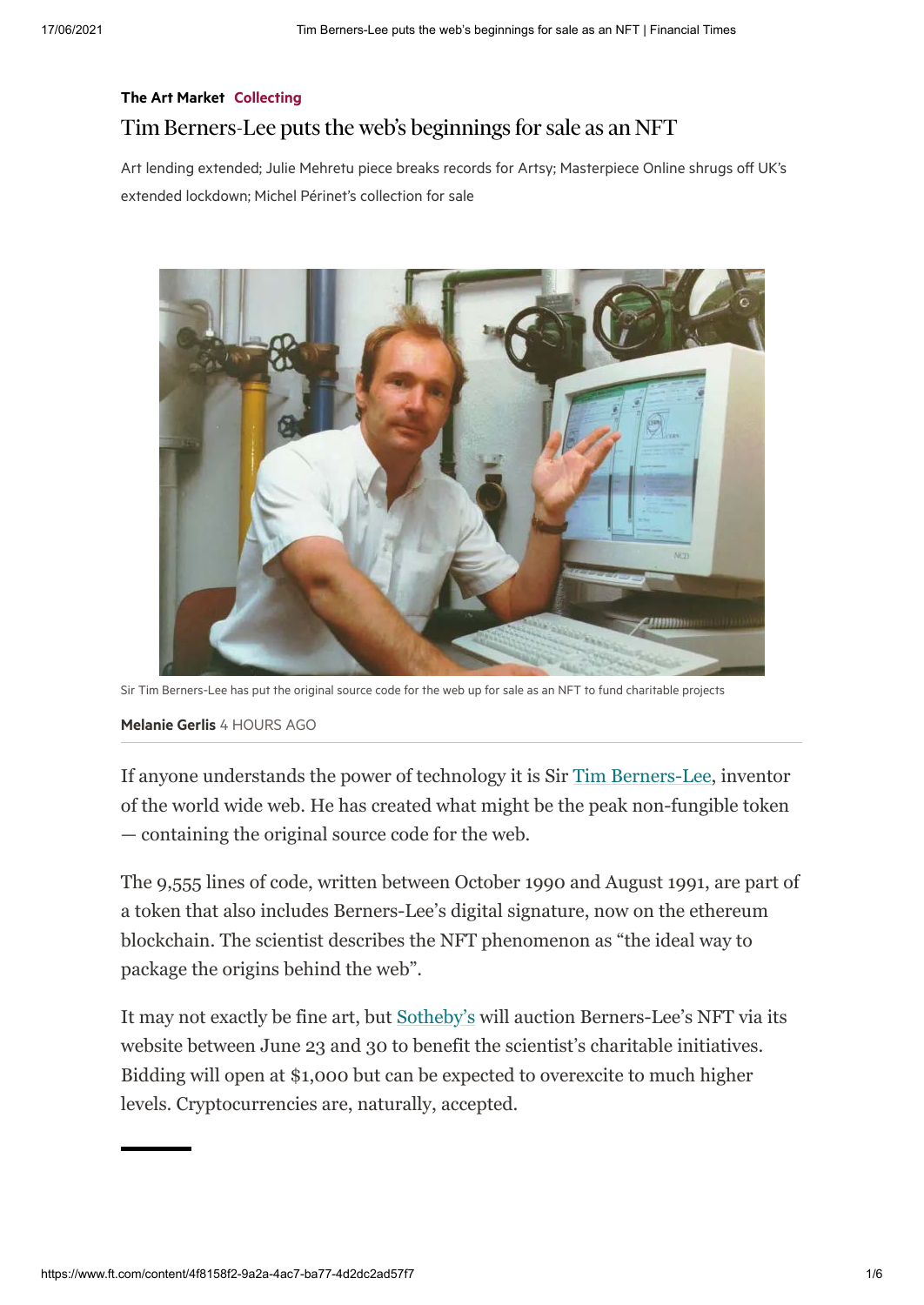

Laurence Stephen Lowry's 'Going to the Match' (1928)

**Purchase financing — when money** is advanced to buy assets — is mostly associated with the car industry but is a growing area of the art market too. From this month, [The Fine Art Group](https://www.fineartgroup.com/en/) has extended its loan book to people who want to buy at public auction.

"Since the pandemic, we have seen increased demand as people want to retain more personal liquidity. It makes sense to offer the service to buyers at auction as well as on the private market," says Freya Stewart, chief executive of art finance for TFAG.

Qualifying works are those with a low estimate of more than \$1m, Stewart says, and she cites two paintings in the forthcoming London sales that have caught her eye: Bridget Riley's ["Zing 2"](https://www.christies.com/lot/lot-bridget-riley-b-1931-zing-2-6328175/?from=salesummary&intObjectID=6328175&lid=1&ldp_breadcrumb=back) (1971) at Christie's on June 30 (est £1.8m-£2.2m) and Laurence Stephen Lowry's ["Going to the Match](https://www.sothebys.com/en/buy/auction/2021/british-art-modern-contemporary/going-to-the-match-2)" (1928) at Sotheby's on June 29 (est £2m-£3m), which chimes nicely with the ongoing Euro 2020 football tournament.

Stewart is less convinced about lending money up front to buy NFT works. This is not so much a comment on the art, she says, but the unrealistic prices at which they are selling given their attraction to owners of virtual currencies. "I am sceptical of the crypto premium," she says.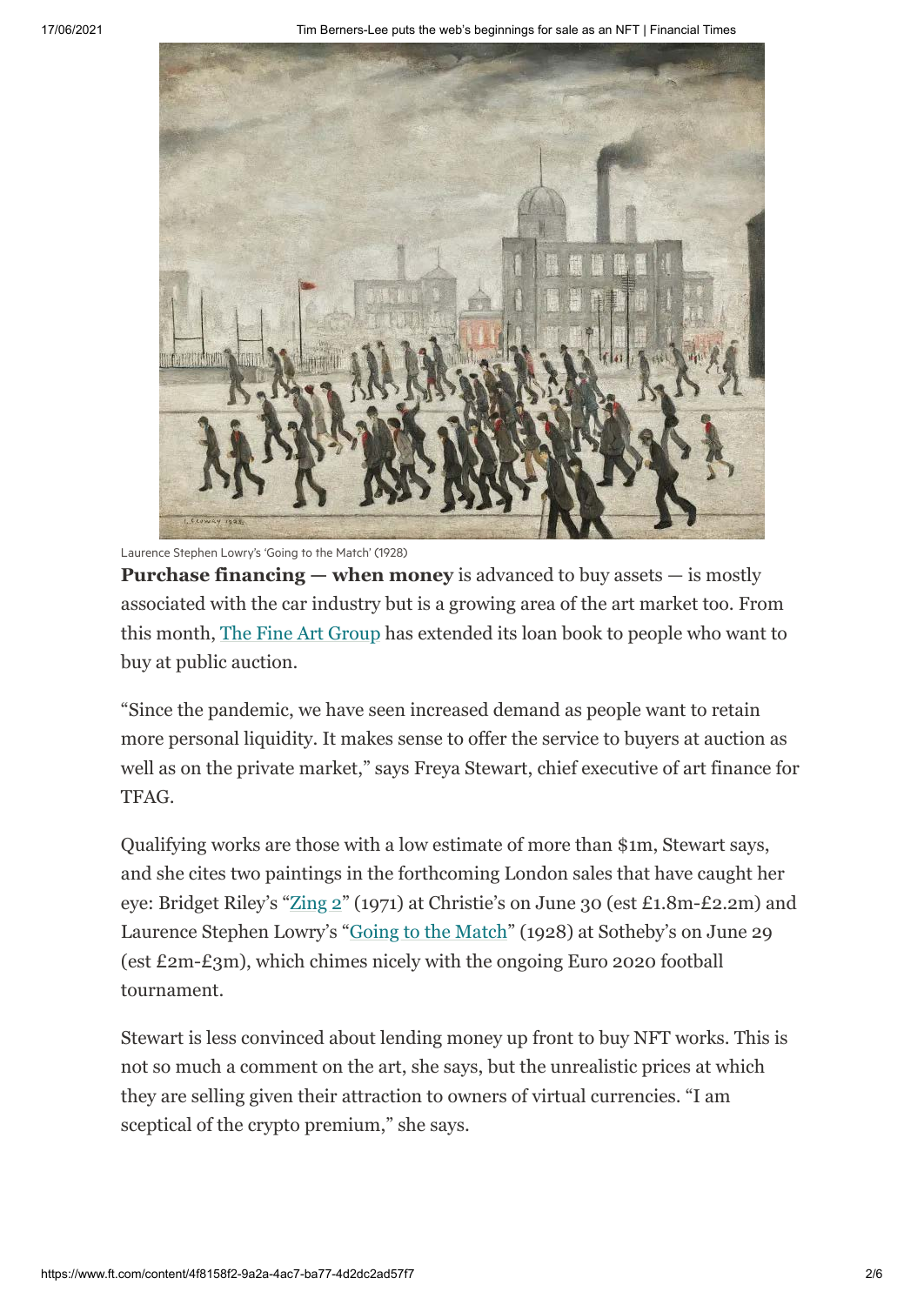For qualifying works, TFAG will lend between 40 and 50 per cent of value, with rates between 6 and 7 per cent per annum. Loans are currently offered for between six months and two years, though Stewart says they would be prepared to extend this on a work that was "performing" well. She confirms that there is demand, too, from clients of Pall Mall Art Advisors, a US business bought by TFAG last month. Sotheby's has also started offering six-month loans, to go towards works in its selected sales, valued from \$400,000.



Julie Mehretu's 'Dissident Score' (2019-21) sold for \$6.5m © Tom Powel Imaging

**The online marketplace Artsy** has scored a double record with Julie Mehretu's "Dissident Score" (2019-21), which sold for \$6.5m last week (est \$3m-\$4m). It marks the highest public price for the artist and for the online-only fine art platform.

The painting was made to benefit the [Art for Justice Fund](https://artforjusticefund.org/), set up by the philanthropist [Agnes Gund](https://www.ft.com/content/47d6a468-3941-11ea-ac3c-f68c10993b04) to reduce prison populations across the US and the racism that drives this. Artsy waived its sales commission, usually at least a 10 per cent surcharge at this price level in the industry.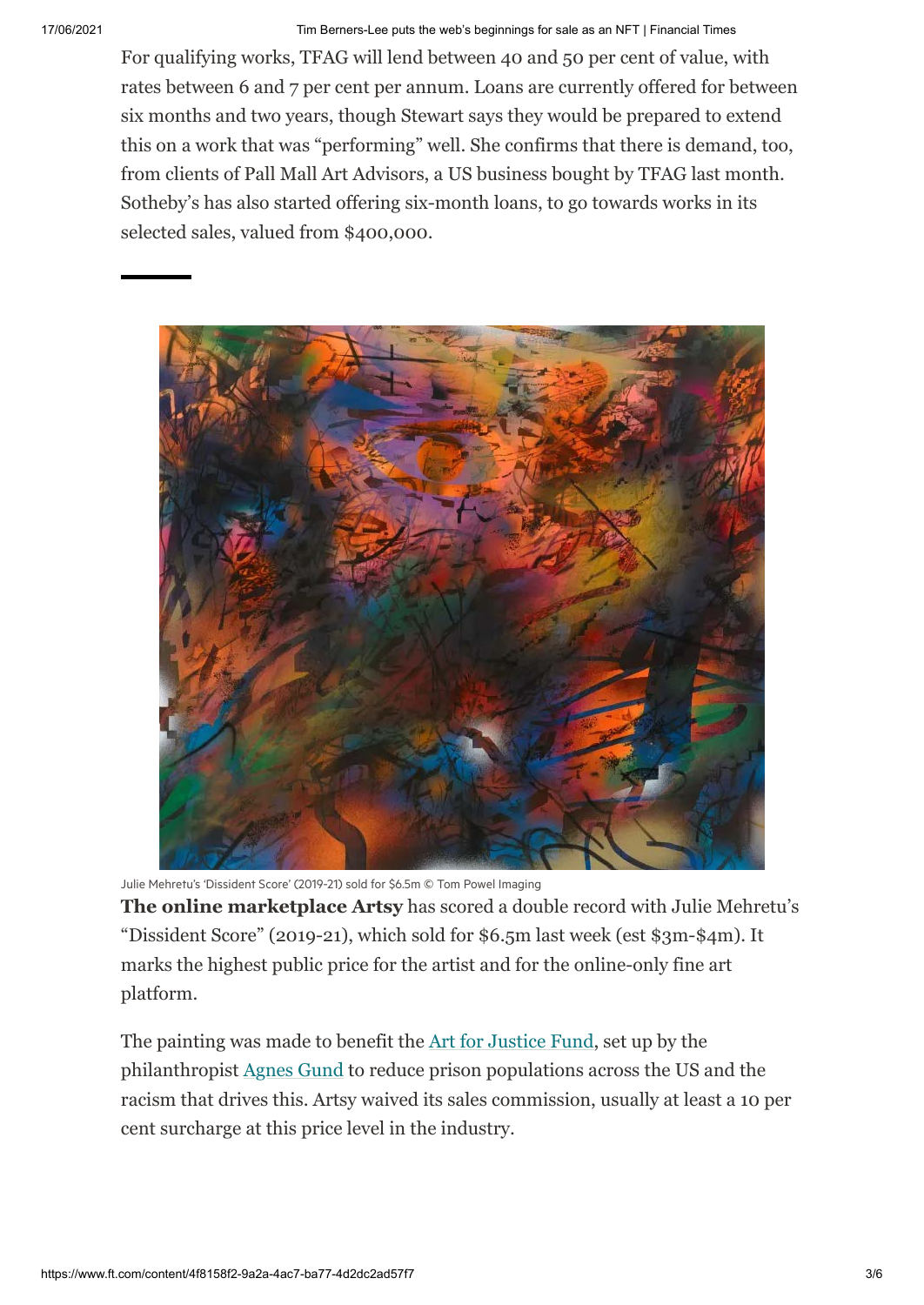Dustyn Kim, Artsy's chief revenue officer, says the sale marks a "watershed" moment for the platform, which launched in 2012. "It was an honour to be the chosen partner for this auction and evidence that, since the pandemic, buyer and seller psychology has changed. The ability to transact at such price points has laid to rest any lingering doubts about offering work online," she says. Mehretu's work was offered on Artsy between May 26 and June 10 and had six bidders from across the world compete in its final hours, Kim confirms.



Jahann Zoffany, 'Ulysses Seizing Astyanax from Andromache' (c1758-59)

**England's lockdown has been extended** by another four weeks but the background to Masterpiece Online, which runs from June 23 to 27, shows how far we have come since last year. The cross-category fair's physical event in London has been cancelled for the second time running but, as galleries are open this time around, it can still generate in-person activity.

"This year is a campaign for what people are doing physically," says chief executive Lucie Kitchener. Recommended gallery tours — either across categories or within specialist fields — will be available via videos and should also help the fair's digitalonly visitors to negotiate its 127 exhibitors [\(masterpiecefair.com](https://www.masterpiecefair.com/en)). "It can all be a bit daunting otherwise," Kitchener says.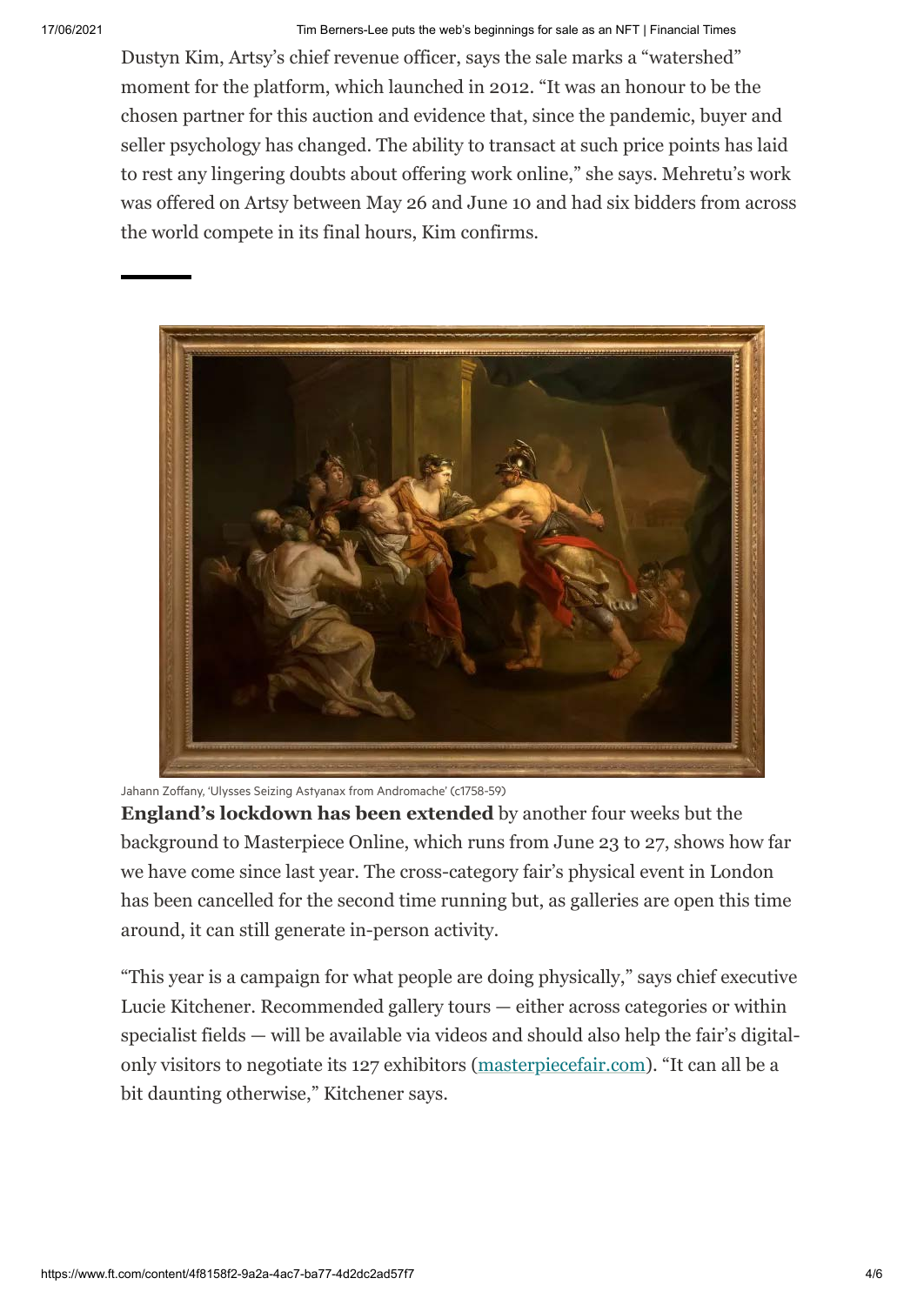Several galleries have works from Masterpiece Online in their actual spaces. At [Dickinson, these are spread across the Atlantic. Johann Zoffany's "Ulysses Seizing](https://www.simondickinson.com/artwork/ulysses-seizing-astyanax-from-andromache-c-1758-59/) Astyanax from Andromache" (c1758-59) will be in its London gallery; Frederick Childe Hassam's "[Woman Reading \(Portrait of Nellie Dubois Boyle\)](https://www.simondickinson.com/artwork/woman-reading-portrait-of-nellie-dubois-boyle-1885/)" (1885) will be in New York, "with much more besides" for in-person visitors, promises Emma Ward, Dickinson's managing director.



Fang head from Gabon (est €2m-€3m) © Vincent Girier Dufournier

**Christie's Paris offers a prized** collection next week of 61 pieces of mostly African and Oceanic art. These belonged to the jeweller, gallerist and collector [Michel Périnet,](https://www.christies.com/en/auction/collection-michel-p-rinet-19534-par/overview) who died last year. Alexis Maggiar, Christie's head of African and Oceanic art, says the collection is particularly rare as it spans such a wide area, encompassing western and central Africa as well as Easter Island, Papua New Guinea and the Solomon Islands.